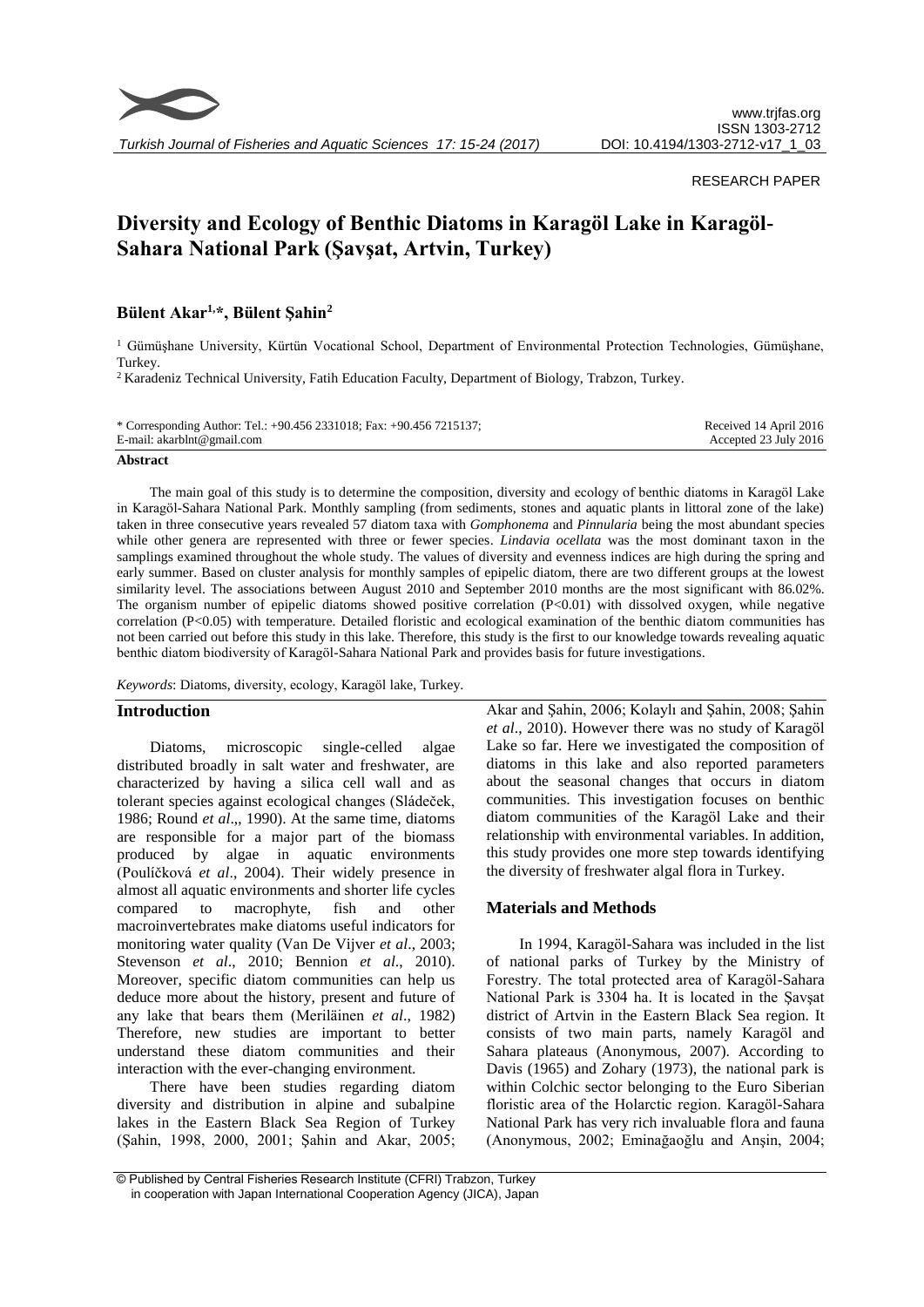Eminağaoğlu *et al*., 2007; Sert *et al*., 2013) and plays an important role in biodiversity conservation in Turkey. Moreover, it is regarded as one of the world's 200 priority ecological regions in terms of biogeographic characteristics (WWF/IUCN, 1994).

Karagöl Lake is positioned at longitudes of 42°29' E and latitudes of 41°18' N at altitude of 1630 m a.s.l on the north of Şavşat (Figure 1). Sampling was done monthly from October 2008 to September 2010, except in January, February, December 2009 and January, February 2010 due to inaccessibility of the lake via transportation. Diatom samples were taken from different habitats: sediments (epipelic), stones (epilithic) and aquatic plants (epiphytic). A total amount of 112 samples from the epipelic (17), epilithic (38) and epiphytic (57) habitats were examined. Epipelic samples were taken by means of a glass pipe at station II (Figure 1). Epilithic samples were scraped from the stone surfaces with a scalpel blade and brush at stations I and II, while the epiphytic was taken from aquatic plants Equisetum ramosissimum Desf., Polygonum amphibium L. and Myriophyllum spicatum L. at all stations. Samples were fixed with formaldehyde to a final concentration of 4%. In order to remove organic matter, samples were treated with  $H<sub>2</sub>SO<sub>4</sub>$  and  $HNO<sub>3</sub>$ , and then washed several times with distilled water. Afterwards, the samples were air dried on cover glasses and mounted in Entellan. In order to estimate abundance, at least 300 diatom cells were counted at  $400 \times$  magnification (Round, 1953; Sládečková, 1962). Light microscope observations and photographs were made using a Leica DM 2500 microscope with a camera (Leica DFC 290) attached. In the field, water temperature, pH, electrical conductivity and dissolved oxygen were measured with a Orion4Star and YSI 55 portable measuring instruments at each sampling station. Analyses of other hydrochemical parameters (Ca++,  $SiO_2$ , PO<sub>4</sub>3-<sub>-</sub>P, NO<sub>2</sub>-N, NO<sub>3</sub>-N, NH<sub>4</sub><sup>+</sup>-N and CaCO3) were carried out using with WTW S12 Model photometer. For algal identification, the following

books were used: Krammer and Lang-Bertalot (1986, 1988, 1991a,b). Taxonomy of diatoms was controlled based on Guiry and Guiry (2016) and Gönülol (2016) websites. Calculation of Shannon's diversity and evenness index were determined with using epipelic diatom data. Shannon's diversity index (H') was calculated as follows (Shannon and Weaver, 1949):

Where S is total number of species in the sample, and Pi is the proportion of number individuals in the i-th species to the total number of individuals. Evenness (E) gives information about the quantitative distribution of the species in communities. Values of evenness are between 0 and 1. If it is closer to 1, similarity is great. Evenness was calculated as follows:  $E=(H')/H'$ max

Where H'max is the possible maximum diversity.

Data of the epipelic diatom community were analyzed based on Bray-Curtis cluster analysis (complete linkage method). Analysis of cluster and correlation was carried out BioDiversity Professional 2.0 package and PASW Statiscs 18 programs, respectively.

## **Results and Discussion**

#### **Physico-chemical Analysis**

The detailed results of the physico-chemical properties of the water in this lake have been published before (Akar and Şahin, 2014). According to that study the water temperature gradient was between 1.1-25.4°C. Dissolved oxygen concentrations ranged from 6.58 mg/L to 12.42 mg/L. Values of the pH varied from slightly acidic (6.87) to alkaline (9.22) and mean value of pH was 7.79 (slightly alikaline). Conductivity level had small variations  $(57.70-140.20 \mu S/cm)$ . In general, the amount of nutrients (SiO<sub>2</sub>, PO43-<sub>-</sub>P, NO<sub>2</sub>-N, NO<sub>3</sub>-N, NH<sub>4</sub><sup>+</sup>-N) was lowest and balanced.



**Figure 1**. Map of the Karagöl Lake.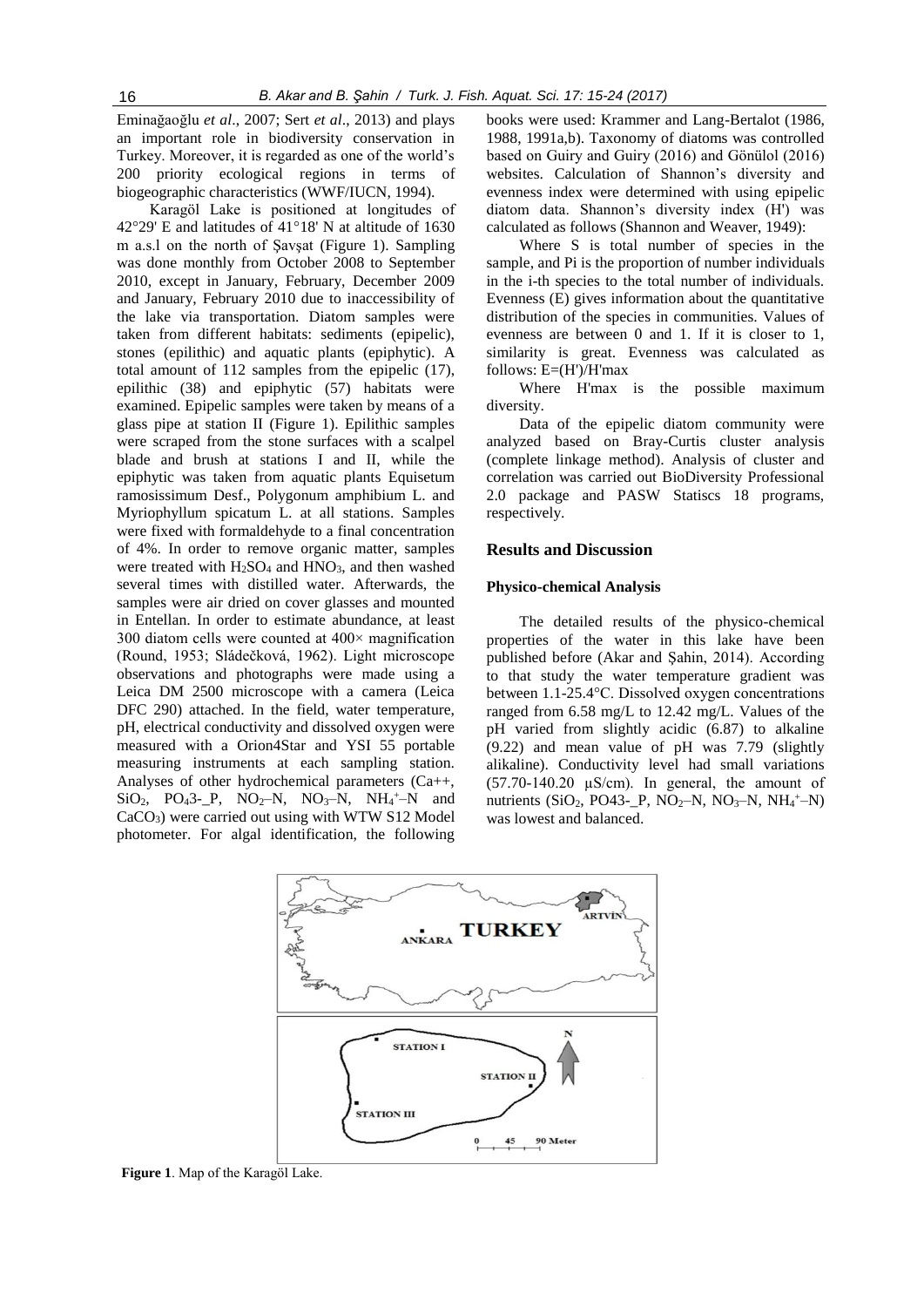#### **Diatom Taxa Composition**

There are 57 Bacillariophyta taxa in Karagöl Lake. The floristic list of the determined diatoms in Karagöl Lake is given in Table 1. Photographs of some taxa are shown in Figure 2, Figure 3, Figure 4. Abbreviation of author names is according to Brummit and Powell (1992).

The diatom taxa composition listed for the lake is consistent with that recorded for mountain lakes. In this study, the recorded diatom taxa are generally common taxa and are similar to the diatom communities in alpine and subalpine lakes in the Eastern Black Sea Region of Turkey (Şahin, 1998, 2000, 2001; Şahin and Akar, 2005; Akar and Şahin, 2006; Kolaylı and Şahin, 2008; Şahin *et al*., 2010). There are different diatom taxa representing trophic levels and specific aquatic environments. According to Wojtal *et al.,* (2005) existence of various diatom taxa could indicate evidence of a wide range of environmental possibilities for their development in studied area. Nagy (2011) pointed out that diatoms tend to prefer cold water. In our study, the epipelic diatom taxa reached the highest value in December 2008 (49601 org/cm2) and November 2009 (54741 org/cm2) (Figure 5). The lowest values (9252 org/cm2) were observed in May 2009 and 9509 org/cm2 with in June 2010 (Figure 5). Also, the total epipelic diatoms showed positive correlation  $(P<0.01)$ with dissolved oxygen, while negative correlation (P<0.05) with temperature (Table 2).

The genus Gomphonema had the highest number of taxa (6 taxa) followed by the genus Pinnularia (4 taxa). Other genera were represented with 3 or fewer taxa. Gomphonema species were present in all habitats throughout investigation but could not reach high values. Gomphonema parvulum reached striking values in the epiphytic communities (Table 3). Round (1993) reported that this species has a wide distribution and is not present in extremely polluted environments, which indicates the cleanliness of the lake studied.

The most dominant taxon was Lindavia ocellata. It was present in all epipelic samples during the study period. L. ocellata reached its peak (37779 org/cm2) in November 2009 and represented 69% of the epipelic diatoms (Figure 5). Ecological data about L. ocellata are controversial in the literature. This taxon has been identified from different trophic levels, ultraoligotrophic, oligotrophic, oligo-mesotrophic and meso-eutrophic (Cremer and Wagner, 2003). In addition, Krammer and Lange-Bertalot (1991a) and Medvedeva *et al*., (2009) announced that this taxon is ubiquitous. Our findings showed that the water of Karagöl Lake is slightly alkaline and has mesotrophic character. Also, a positive correlation  $(P<0.05)$  was detected between L. ocellata with dissolved oxygen (Table 2).

Fragilaria construens and Staurosira venter have been present continuously in the epipelic community

during the study period and reached significant values (2056 org/cm2) in November 2008 and July 2009 and (7196 org/cm2) in August 2009, respectively (Figure 5). Van Dam *et al*., (1994) reported that both taxa are alkaliphilous (pH>7), occur in freshwater and brackish waters, oxygen requirements continuously high (about 100% saturation), β-mesosaprobous, meso-eutraphentic and never, or only very rarely, occurring outside water bodies. In addition, they are nitrogen-autotrophic taxa; F. construens tolerates very small concentrations of organically bound nitrogen, while S. venter tolerating elevated concentrations of organically bound nitrogen. Water of the lake is slightly alkaline and has mesotrophic character. In addition, F. construens was showed negative correlation (P<0.05) with conductivity and TDS. Also, there is a positive correlation  $(P<0.05)$  between S. venter and pH (Table 2). Besides these dominant species, Epithemia sorex have been occurred whole study period in the epipelic.

Also, Encyonema minutum, Fragilaria capucina, Ulnaria delicatissima, Rhopalodia gibba, Nitzschia gracilis and Navicula viridula were important in terms of frequency and abundance. F. capucina and U. delicatissima occurred generally spring months in the epipelic flora. King *et al*. (2006) pointed out especially long and thin forms of Fragilaria genera are common spring and autumn months. In addition to E. minutum, F. capucina, U. delicatissima were common and abundant taxa lake outlets in the Swiss Alps (Robinson *et al*., 2010).

The diatom communities were very similar at all stations. In general, the most abundant diatom taxa were common at all stations (Table 3). L. ocellata also has been the most dominant species in epilithic and epiphytic diatom communities. However, it was followed Encyonema minutum and Epithemia sorex (Table 3).

Cymbella aspera, Craticula cuspidata, Fragilariforma constricta, Gomphonema olivaceum, Caloneis ventricosa, Diatoma mesodon, Diploneis elliptica, Neidium dubium, Placoneis gastrum, Stauroneis anceps and Surirella spiralis were rarely available in the diatom communities and not reached significant numbers during all sampling period. They are probably not ecologically significant for Karagöl Lake, but they are important for floristic studies. This structure of the diatom community assemblages in Karagöl Lake is consistent with the findings in the related literature; for example, it is reported that specific species dominated the diatom communities frequently and large number of rare species occurs occasionally (Chatháin and Harrington, 2008).

The values of diversity and evenness indices are generally high during the spring and early summer (Figure 6). In June 2009, the members of the Bacillariophyta had high diversity indices (2.954) because of high evenness (0.907). In this month, the dominant species (S. venter) occupied 18.75% of the total organism number of diatoms. The low relative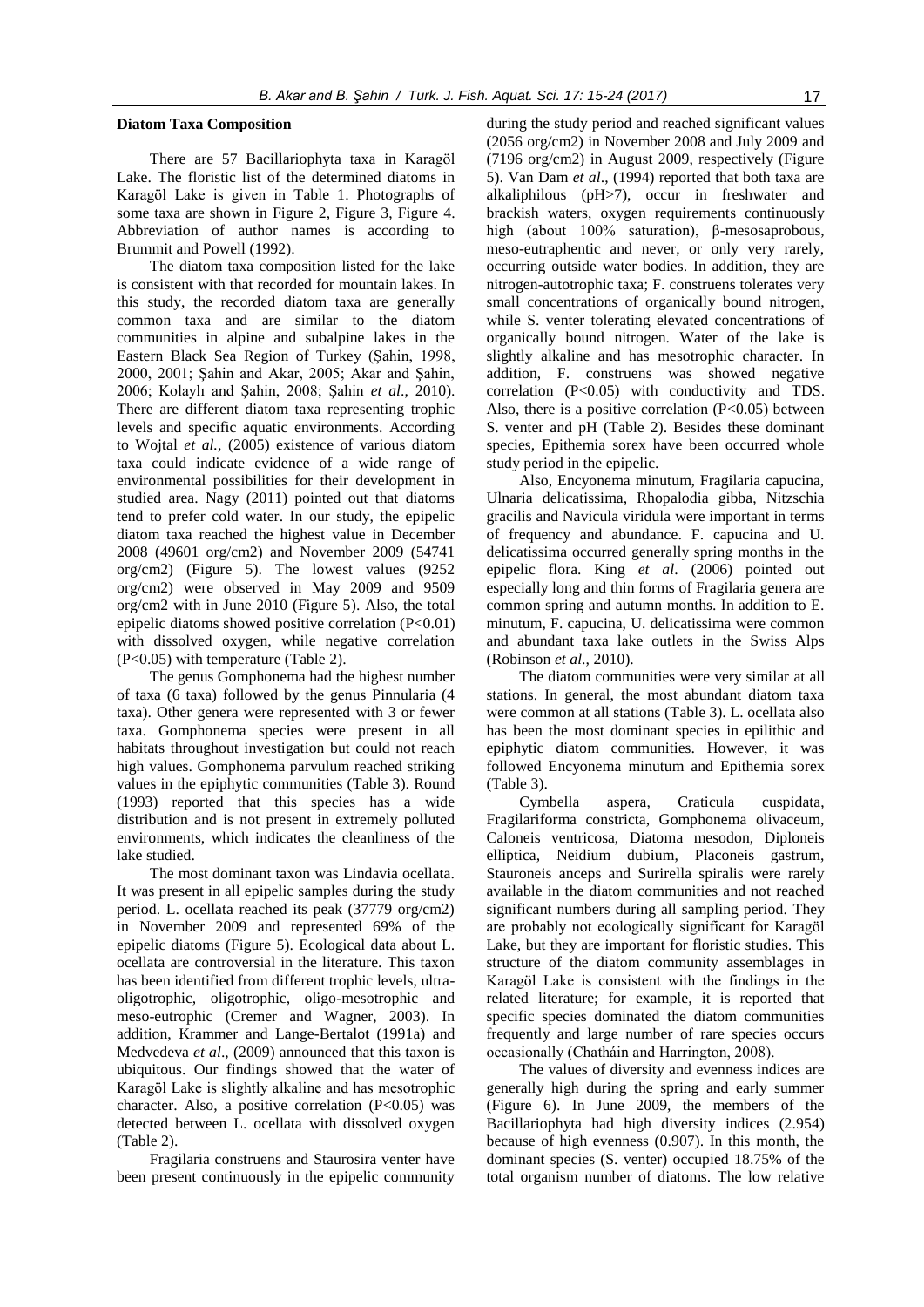| Table 1. The list of the diatoms in Karagöl Lake |
|--------------------------------------------------|
|--------------------------------------------------|

| Taxa     |                                                       | Epipelic         | Epilithic        | Epiphytic |
|----------|-------------------------------------------------------|------------------|------------------|-----------|
| Division | <b>BACILLARIOPHYTA</b>                                |                  |                  |           |
| Class    | Coscinodiscophyceae                                   |                  |                  |           |
| Order    | Aulacoseirales                                        |                  |                  |           |
| Family   | Aulacoseiraceae                                       |                  |                  |           |
|          | Aulacoseira sp.                                       |                  | $^{+}$           |           |
| Order    | Coscinodiscales                                       |                  |                  |           |
| Family   | Coscinodiscaceae                                      |                  |                  |           |
|          | Lindavia ocellata (Pantocsek) Nakov et al             |                  | $\! + \!\!\!\!$  | $^{+}$    |
| Class    | Bacillariophyceae                                     |                  |                  |           |
| Order    | Tabellariales                                         |                  |                  |           |
| Family   | Tabellariaceae                                        |                  |                  |           |
|          | Asterionella formosa Hassall                          |                  |                  |           |
|          | Diatoma mesodon (Ehrenb.) Kütz.                       | $^{+}$<br>$^{+}$ | $^{+}$<br>$^{+}$ | $^{+}$    |
|          | Meridion circulare (Grev.) C.Agardh                   |                  |                  | $^{+}$    |
|          |                                                       |                  | $^{+}$           | $\ddot{}$ |
|          | Tabellaria fenestrata (Lyngbye) Kütz.                 | $+$              | $+$              |           |
| Order    | Fragilariales                                         |                  |                  |           |
| Family   | Fragilariacea                                         |                  |                  |           |
|          | Fragilaria capucina Desm.                             |                  | $^{+}$           | $^{+}$    |
|          | F. construens (Ehrenb.) Grunow                        | $^{+}$           | $^{+}$           | $^{+}$    |
|          | Fragilariforma constricta (Ehrenb.) Williams & Round  |                  | $^{+}$           | $^{+}$    |
|          | Staurosira venter (Ehrenb.) Cleve & Möller            | $+$              | $^{+}$           | $^{+}$    |
| Order    | Licmophorales                                         |                  |                  |           |
| Family   | Ulnariaceae                                           |                  |                  |           |
|          | Ulnaria capitata (Ehrenb.) Compère                    |                  |                  | $^{+}$    |
|          | U. delicatissima (W.Smith) Aboal & Silva              | $^{+}$           | $^{+}$           | $^{+}$    |
|          | U. ulna (Nitzsch) Compère                             | $+$              | $+$              | $\ddot{}$ |
| Order    | Cocconeidales                                         |                  |                  |           |
|          |                                                       |                  |                  |           |
| Family   | Achnanthidiaceae                                      |                  |                  |           |
|          | Achnanthidium exiguum (Grunow) Czarnecki              | $^{+}$           |                  |           |
|          | Planothidium lanceolatum (Bréb. ex Kütz.) Lange-Bert. | $+$              |                  | $^{+}$    |
| Family   | Cocconeidaceae                                        |                  |                  |           |
|          | Cocconeis placentula Ehrenb.                          | $^{+}$           | $^{+}$           | $^{+}$    |
| Order    | Thalassiophysales                                     |                  |                  |           |
| Family   | Catenulaceae                                          |                  |                  |           |
|          | Amphora ovalis (Kütz.) Kütz.                          |                  | $^{+}$           | $^{+}$    |
|          | Amphora sp.                                           | $\boldsymbol{+}$ |                  |           |
| Order    | Cymbellales                                           |                  |                  |           |
| Family   | Cymbellaceae                                          |                  |                  |           |
|          | Cymbella affinis Kütz.                                | $^{+}$           | $^{+}$           | $^{+}$    |
|          | C. aspera (Ehrenb.) Cleve                             |                  | $^{+}$           | $^{+}$    |
|          | C. cymbiformis C. Agardh                              | $+$              | $^{+}$           | $^{+}$    |
| Family   | Gomphonemataceae                                      |                  |                  |           |
|          |                                                       |                  |                  |           |
|          | Encyonema minutum (Hilse) Mann                        | $^{+}$           | $^{+}$           | $^{+}$    |
|          | Gomphonema acuminatum Ehrenb.                         | $^{+}$           | $^{+}$           | $^{+}$    |
|          | G. angustatum (Kütz.) Rabenh.                         | $^{+}$           | $^{+}$           | $^{+}$    |
|          | G. gracile Ehrenb.                                    | $^{+}$           | $^{+}$           | $^{+}$    |
|          | G.olivaceum (Horn.) Bréb.                             |                  |                  | $\ddot{}$ |
|          | G. parvulum (Kütz.) Kütz.                             | $^{+}$           |                  | $^{+}$    |
|          | G. truncatum Ehrenb.                                  | $+$              | $^{+}$           | $^{+}$    |
|          | Placoneis gastrum (Ehrenb.) Mereschk.                 |                  | $^{+}$           | $^{+}$    |
| Family   | Rhoicospheniaceae                                     |                  |                  |           |
|          | Rhoicosphenia abbreviata (C.Agardh) Lange-Bert.       |                  | $\! + \!\!\!\!$  |           |
| Order    | <b>Naviculales</b>                                    |                  |                  |           |
| Family   | Amphipleuraceae                                       |                  |                  |           |
|          | Amphipleura pellucida (Kütz.) Kütz.                   |                  | $+$              |           |
|          |                                                       | $^{+}$           |                  | $^{+}$    |
| Family   | Diploneidaceae                                        |                  |                  |           |
|          | Diploneis elliptica (Kütz.) Cleve                     | $^{+}$           | $^{+}$           | $^{+}$    |
| Family   | Naviculaceae                                          |                  |                  |           |
|          | Caloneis ventricosa (Ehrenb.) Meister                 | $^{+}$           | $^{+}$           |           |
|          | Gyrosigma scalproides (Rabenh.) Cleve                 | $^{+}$           | $^{+}$           | $^{+}$    |
|          | Navicula radiosa Kütz.                                | $^{+}$           | $^{+}$           | $^{+}$    |
|          | N. rhynchocephala Kütz.                               | $\boldsymbol{+}$ | $+$              | $^{+}$    |
|          | N. viridula (Kütz.) Ehrenb.                           | $^{+}$           |                  |           |
| Family   | Neidiaceae                                            |                  |                  |           |
|          | Neidium ampliatum (Ehrenb.) Krammer                   |                  | $\! + \!\!\!\!$  | $^{+}$    |
|          | N. dubium (Ehrenb.) Cleve                             |                  | $+$              | $^{+}$    |
| Family   | Pinnulariaceae                                        |                  |                  |           |
|          | Pinnularia borealis Ehrenb.                           |                  |                  | $^{+}$    |
|          |                                                       | $^{+}$           |                  |           |
|          | P. interrupta W. Smith.                               | $^{+}$           | $^{+}$           | $^{+}$    |
|          | P. major (Kütz.) Rabenh.                              |                  | $^{+}$           | $^{+}$    |
|          | P. viridis (Nitzsch) Ehrenb.                          |                  | $^{+}$           | $^{+}$    |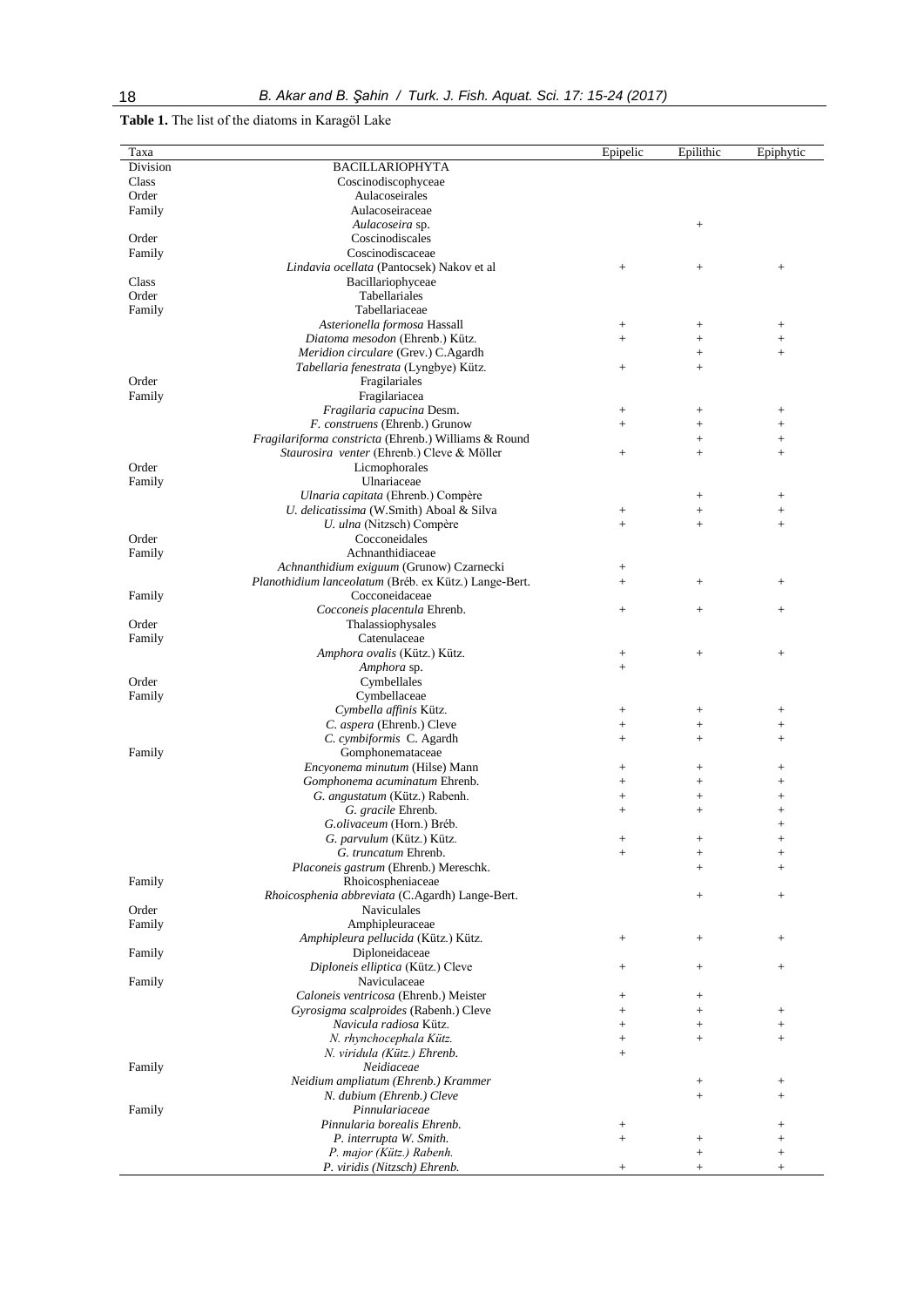#### **Table 1.** Continued

| Taxa   |                                        | Epipelic | Epilithic | Epiphytic |
|--------|----------------------------------------|----------|-----------|-----------|
| Family | Sellaphoraceae                         |          |           |           |
|        | Sellaphora pupula (Kütz.) Mereschk.    | $+$      | $+$       | $+$       |
| Family | Stauroneidaceae                        |          |           |           |
|        | Craticula cuspidata (Kütz.) Mann       |          | $+$       | $^{+}$    |
|        | Stauroneis anceps Ehrenb.              |          |           | $^{+}$    |
| Order  | <b>Surirellales</b>                    |          |           |           |
| Family | Surirellaceae                          |          |           |           |
|        | Cymatopleura solea (Bréb.) W. Smith    | $+$      | $^{+}$    |           |
|        | Surirella angusta Kütz.                | $+$      | $+$       | $+$       |
|        | S. spiralis Kütz.                      | $^{+}$   |           | $^{+}$    |
|        | S. splendida (Ehrenb.) Kütz.           |          |           | $^{+}$    |
| Order  | Rhopalodiales                          |          |           |           |
| Family | Rhopalodiaceae                         |          |           |           |
|        | Epithemia adnata (Kütz.) Bréb.         | $^{+}$   | $+$       | $^{+}$    |
|        | E. sorex Kütz.                         | $+$      | $+$       | $^{+}$    |
|        | E. turgida (Ehrenb.) Kütz.             | $^{+}$   | $+$       | $+$       |
|        | Rhopalodia gibba (Ehrenb.) Otto Müller | $^{+}$   | $+$       | $^{+}$    |
| Order  | <b>Bacillariales</b>                   |          |           |           |
| Family | Bacillariaceae                         |          |           |           |
|        | Hantzschia amphioxys (Ehrenb.) Grunow  | $^{+}$   | $+$       | $^+$      |
|        | Nitzschia gracilis Hantzsch            | $^{+}$   |           |           |
|        | N. nana Grunow                         | $^{+}$   |           |           |



**Figure 2.** a. *Aulacoseira* sp., b. *Lindavia ocellata*, c. *Asterionella formosa*, d. *Diatoma mesodon*, e. *Meridion circulare*, f. *Tabellaria fenestrate*, g. *Fragilaria capucina*, h. *Fragilaria construens*, i. *Staurosira venter*, j. *Ulnaria capitata*, k. *Ulnaria delicatissima*, l. *Ulnaria ulna*, m. *Planothidium lanceolatum*, n. *Cocconeis placentula*, o. *Amphora ovalis*, p. *Amphora* sp., q. *Cymbella affinis*, r. *Cymbella aspera*, s. *Cymbella cymbiformis*, t. *Encyonema minutum*, u. *Gomphonema acuminatum*, v. *Gomphonema angustatum*, w. *Gomphonema parvulum*, x. *Gomphonema truncatum*, (Scale bar = 20 μm).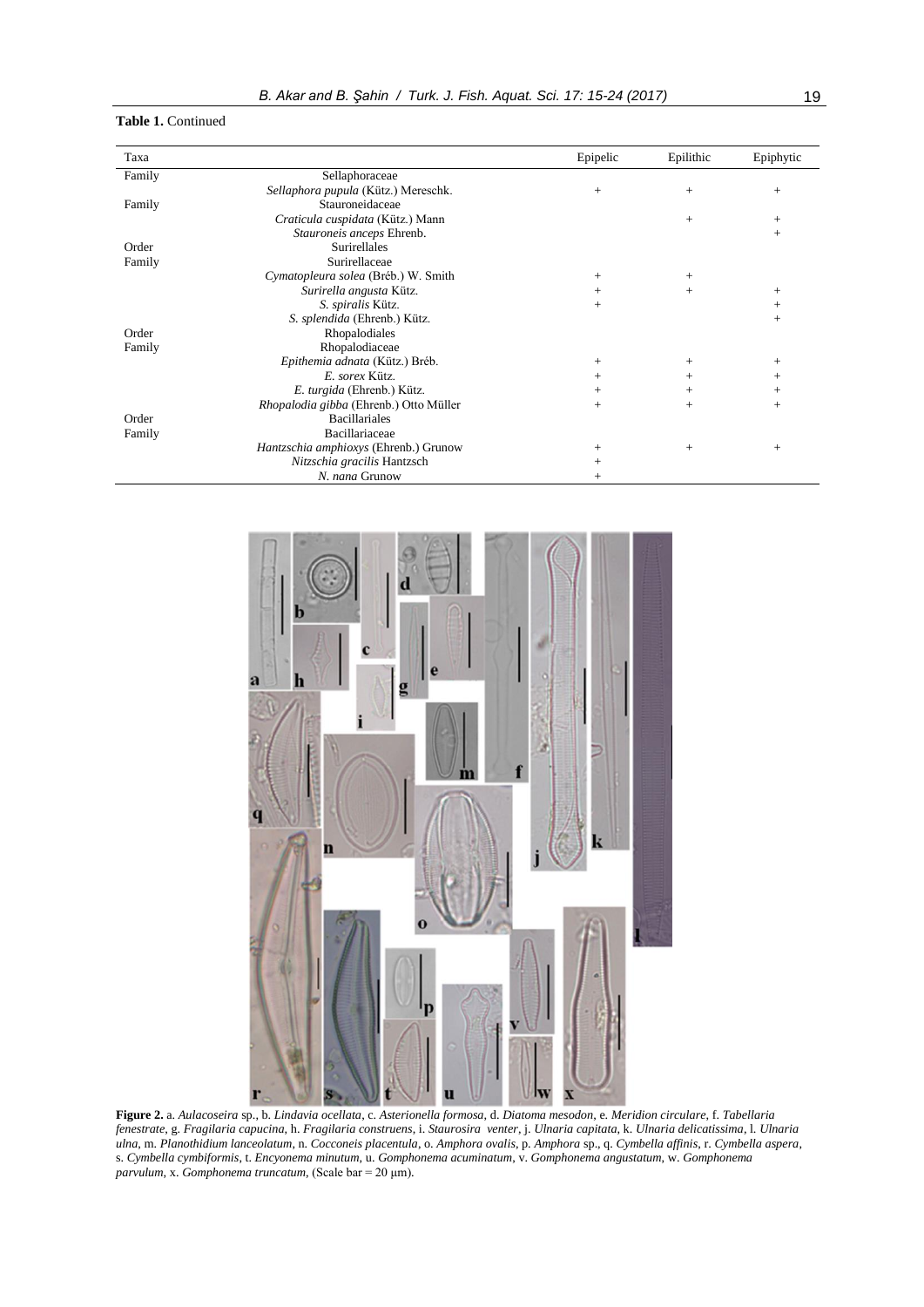

**Figure 3.** a. *Placoneis gastrum*, b. *Rhoicosphenia abbreviate*, c. *Amphipleura pellucida*, d. *Diploneis elliptica*, e. *Gyrosigma scalproides*, f. *Navicula radiosa*, g. *Navicula rhynchocephala*, h. *Navicula viridula*, i. *Neidium ampliatum*, j. *Neidium dubium*, k. *Pinnularia borealis*, l. *Pinnularia interrupta*, m. *Pinnularia major*, n. *Pinnularia viridis*, o. *Sellaphora pupula*, p. *Craticula cuspidata*, q. *Stauroneis anceps*, (Scale bar =  $20 \mu m$ ).



**Figure 4.** a. *Cymatopleura solea*, b. *Surirella angusta*, c. *Surirella spiralis*, d. *Surirella splendida*, e. *Epithemia adnata*, f. *Epithemia sorex*, g. *Epithemia turgida*, h. *Rhopalodia gibba*, i. *Hantzschia amphioxys*, j. *Nitzschia gracilis*, k. *Nitzschia nana*, (Scale bar = 20 μm).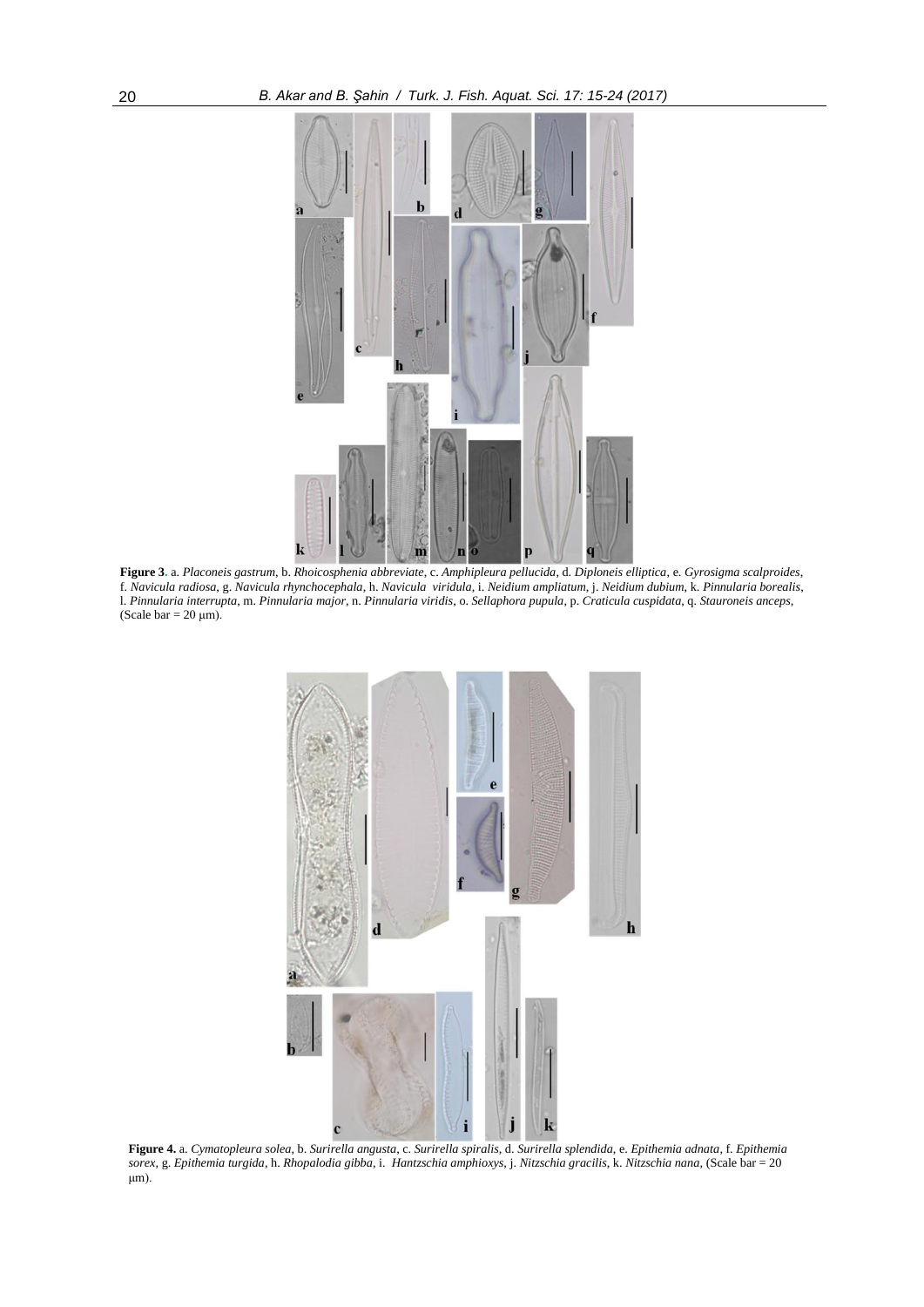

**Figure 5.** Seasonal variations of total epipelic diatoms and dominant taxa.

**Table 2.** Correlations among physical and chemical variables of water, epipelic diatoms and dominant taxa

|                         | Temperature | ್ಠ<br>Dissol <sup>-</sup><br>Oху | 핁       | Cond.<br>Elec. | TDS      | $O_3$<br>CaC<br>Hard.<br>Tot. | z<br><b>HH</b> | ⇁<br>ş<br>∠ | z<br>ĝ  | $\sim$<br>₹, | SiO <sub>2</sub> | $2^{2+}$ |
|-------------------------|-------------|----------------------------------|---------|----------------|----------|-------------------------------|----------------|-------------|---------|--------------|------------------|----------|
| <b>Epipelic Diatoms</b> | $-.582*$    | $.619***$                        | .074    | $-.155$        | $-171$   | .375                          | .276           | .116        | $-.137$ | .214         | .033             | .391     |
| Fragilaria construens   | $-.078$     | .045                             | .236    | $-.510*$       | $-.542*$ | $-.031$                       | $-.207$        | .266        | $-.215$ | .415         | .122             | $-.036$  |
| Lindavia ocellata       | $-.461$     | $.523*$                          | .006    | $-.180$        | $-.192$  | .367                          | .294           | .196        | .154    | .302         | $-.199$          | .380     |
| Staurosira venter       | .380        | $-.397$                          | $.539*$ | .029           | .008     | $-.315$                       | $-.302$        | $-.169$     | $-.310$ | $-.194$      | $-.137$          | $-.309$  |

\* P˂0.05; \*\* P˂0.01

**Table 3.** Mean relative abundance values ( $\geq$ 5.00) of diatom taxa in epilithic and epiphytic communities for the stations

|                        |                  | Epilithic (%) |           |                   |             |
|------------------------|------------------|---------------|-----------|-------------------|-------------|
| Taxa                   | <b>Station I</b> | Station II    | Station I | <b>Station II</b> | Station III |
| Cocconeis placentula   | 1.32             | 1.58          | 5.26      | 5.47              | 3.95        |
| Encyonema minutum      | 10.21            | 10.26         | 9.32      | 15.05             | 12.16       |
| Epithemia sorex        | 18.05            | 17.53         | 12.37     | 16.74             | 13.47       |
| Fragilaria construens  | 6.74             | 2.68          | 4.06      | 2.37              | 1.68        |
| Gomphonema parvulum    | 1.37             | 1.37          | 5.16      | 4.26              | 8.68        |
| Lindavia ocellata      | 39.37            | 37.74         | 33.00     | 31.63             | 36.74       |
| Staurosira venter      | 3.84             | 2.37          | 5.00      | 1.74              | 0.79        |
| Ulnaria delicattissima | 4.37             | 5.58          | 3.26      | 1.58              | 2.53        |

abundance of dominant species was caused high diversity index value. When L. ocellata was constituted 81.25% of the total organism number of diatoms in September 2010, diversity index and evenness values decreased (0.779 and 0.400, respectively). The lowest diversity index in this month was probably caused by the high relative abundance of the dominant species (Figure 6).

Based on cluster analysis, there are two different groups at the lowest similarity level (Figure 7). While the first group is formed by autumn, spring and summer months that had total organism number varied from 9252 org/cm2 (May 2009) to 30840 (November 2008), second group includes December 2008 and November 2009 months that characterized the highest total organism number (49601 org/cm2 and 54741 org/cm2, respectively). In the first group, L. ocellata, F. construens, S. venter and U. delicatissima are very important species. The other group includes is characterized by the dominance of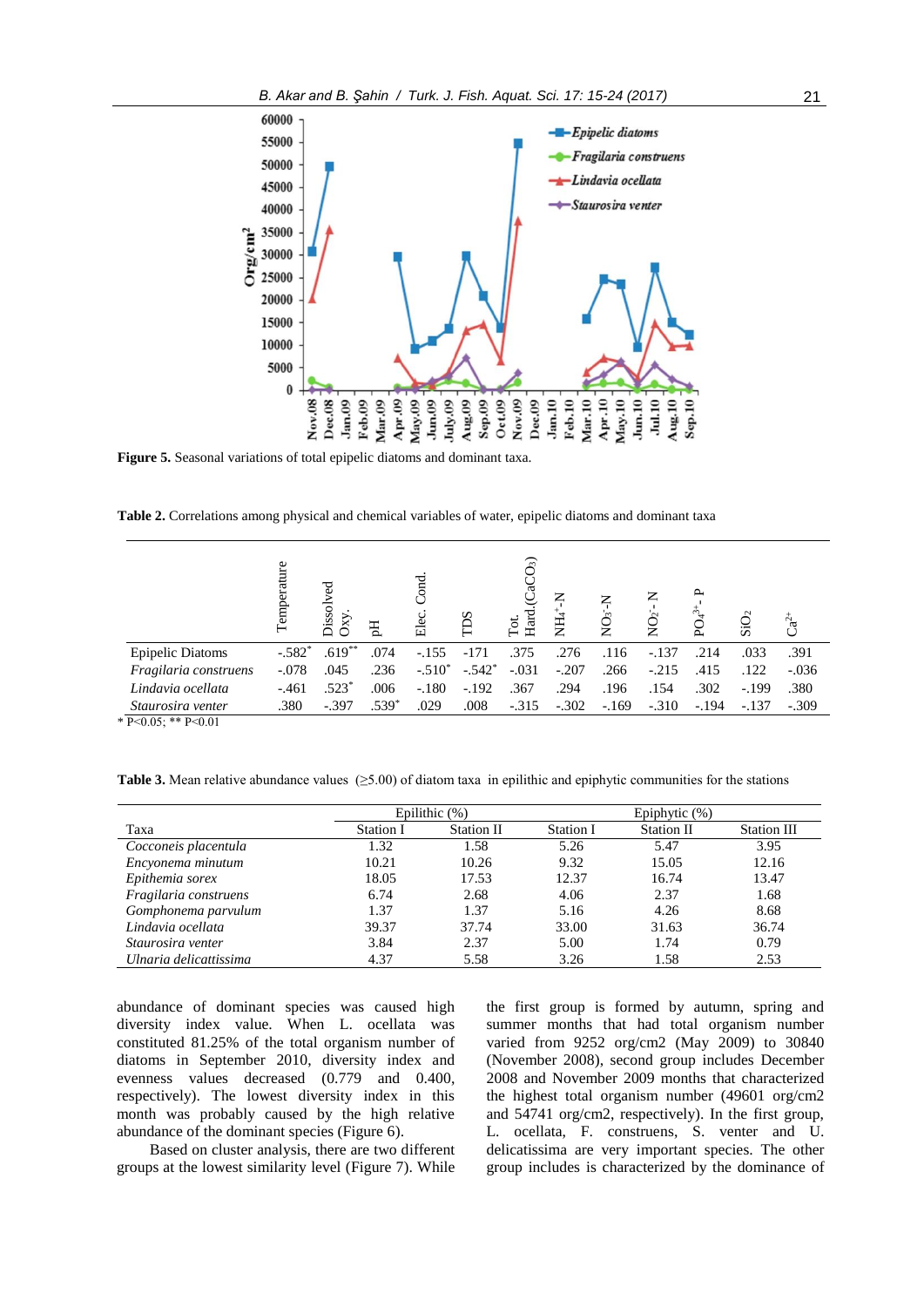

**Figure 6.** Shannon diversity and evenness index during study period in the Karagöl Lake (There were no sampling for January-March 2009 and December 2009 to February 2010).



**Figure 7.** Cluster analysis for monthly samples of epipelic diatom in Karagol Lake based on the Bray-Curtis similarity index.

L. ocellata. The highest similarity was seen between August 2010 and September 2010, with 86.02%.

In conclusion this article provides a baseline for aquatic biodiversity of Karagöl-Sahara National Park and future investigation. Reported values here can supplement future studies in terms of possible future changes in diatom communities that may be analyzed in this specific lake. Especially global warming may cause temperature changes all over the world, which may give rise to changes in diatom populations.

## **References**

- Akar, B. and Şahin, B. 2006. Benthic algal flora of Karanlık Lake and diversity of epipelic algae. Fresenius Environmental Bulletin, 15: 48-54.
- Akar, B. and Şahin, B. 2014. New desmid records of Karagöl Lake in Karagöl-Sahara National Park (Şavşat-Artvin/Turkey). Turkish Journal of Fisheries and Aquatic Sciences 14(1): 269-274. doi: 10.4194/1303-2712-v14\_1\_29
- Anonymous, 2002. Karadeniz Teknik Üniversitesi inceleme raporu, Orman Bakanlığı Doğu KaradenizBölge Müdürlüğü Artvin Milli Parklar ve Av-Yaban Hayatı Başmühendisliği, Artvin.
- Anonymous, 2007. Karagöl-Sahara Milli Parkı 1/25.000 ölçekli uzun devreli gelişme planı. Ankara: Çevre ve Orman Bakanlığı, Doğa Koruma ve Milli Parklar Genel Müdürlüğü.
- Bennion, H., Sayer, C.D., Tibby, J. and Carrick, H.J. 2010. Diatoms as indicators of environmental change in shallow lakes. In Smol, J.P. and Stoermer, E.F. (eds), The Diatoms: Applications for the Environmental and Earth Sciences, 2nd ed. Cambridge University Press, Cambridge, 152-173. doi: [10.1017/CBO9780511763175.009](http://dx.doi.org/10.1017/CBO9780511763175.009)
- Brummit, R.K. and Powell, C.E. (editors). 1992. Authors of plant names. Royal Botanic Gardens Kew, UK 732 pp.
- Chatháin, B.N. and Harrington, T.J. 2008. Benthic Diatoms of The River Deel: Diversity and Community Structure. Biology and Environment: Proceedings of the Royal Irish Academy, 108B: 29-42. doi:10.3318/BIOE.2008.108.1.29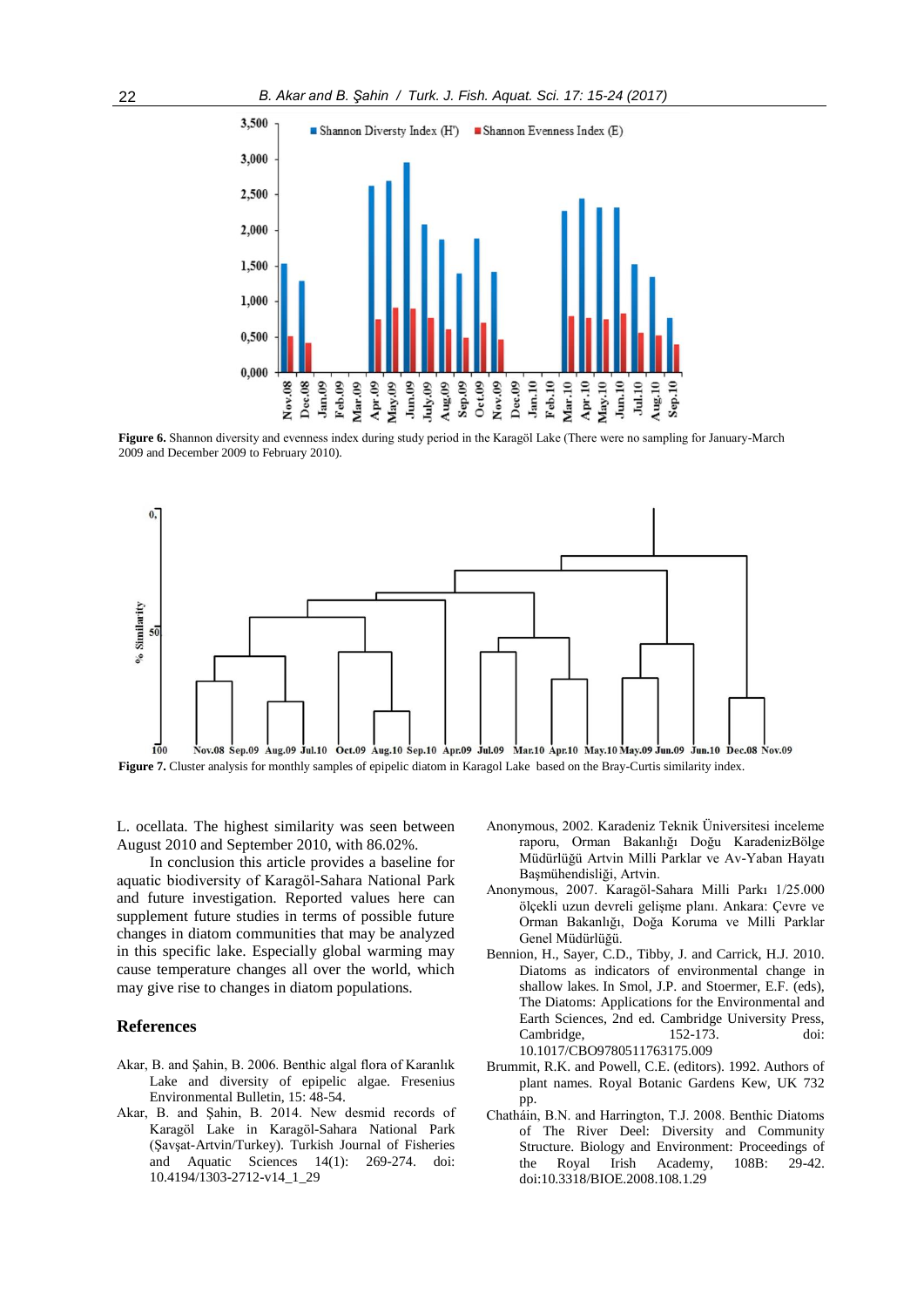- Cremer, H. and Wagner, B. 2003. The diatom flora in the ultra-oligotrophic Lake El'gygytgyn, Chukotka. Polar Biology, 26: 105-114. doi: 10.1007/s00300-002-0445-  $\Omega$
- Davis, P.H. 1965. Flora of Turkey and the East Aegean Islands, Vol 10. Edinburg University Press, Edinburg, UK, 590 pp.
- Eminağaoğlu, Ö. and Anşin, R. 2004. Flora of the Karagöl-Sahara National Park (Artvin) and its environs. Turkish Journal of Botany, 28: 557-590.
- Eminağaoğlu, Ö., Anşin, R. and Kutbay, H.G. 2007. Forest vegetation of Karagöl-Sahara National Park Artvin-Turkey. Turkish Journal of Botany, 31: 421-449.
- Gönülol, A. 2016. Turkishalgae electronic publication, Samsun, Turkey. [http://turkiyealgleri.omu.edu.tr;](http://turkiyealgleri.omu.edu.tr/) searched on 14 July 2016.
- Guiry, M.D. and Guiry, G.M. 2016. AlgaeBase. Worldwide electronic publication, National University of Ireland, Galway. http://www.algaebase.org; searched on 14 July 2016.
- King, L., Clarke, G., Bennion, H., Kelly, M., and Yallop, M. 2006. Recommendations for sampling littoral diatoms in lakes for ecological status assessments. Journal of Applied Phycology, 18(1): 15-25.
- Kolaylı, S. and Şahin, B. 2008. Seasonal variations of benthic diatoms with relation to physical and chemical variables in Karagöl Lake (Borçka-Artvin, Turkey). Fresenius Environmental Bulletin, 17: 956-961.
- Krammer, K. and Lange-Bertalot, H. 1986. Susswasserflora von Mitteleuropa, Bacillariophyceae, Band 2/1, 1. Teil: Naviculaceae. 1 st ed, Gustav Fischer Verlag, Stuttgart, (D), 876 pp.
- Krammer, K. and Lange-Bertalot, H. 1988. Susswasserflora von Mitteleuropa, Bacillariophyceae, Band 2/2, 2. Teil: Bacillariaceae, Epithemiaceae, Surirellaceae. 1 st ed, Gustav Fischer Verlag, Stuttgart, (D) 596 pp.
- Krammer, K. and Lange-Bertalot, H. 1991a. Susswasserflora von Mitteleuropa, Bacillariophyceae, Band 2/3, 3. Teil: Centrales, Fragilariaceae, Eunotiaceae. 1 st ed, Gustav Fischer Verlag Stuttgart, (D) 576 pp.
- Krammer, K. and Lange-Bertalot, H. 1991b. Susswasserflora von Mitteleuropa, Bacillariophyceae, Band 2/4, 4. Teil: Achnanthaceae, Kritische Ergänzungen zu Navicula (Lineolatae) und Gomphonema Gesamtliteraturverzeichnis. 1 st ed. Gustav Fischer Verlag, Stuttgart, (D) 437 pp.
- Medvedeva, L.A., Nikulina, T.V. and Genkal, S.I. 2009. Centric diatoms (Coscinodiscophyceae) of fresh and brackish water bodies of the southern part of the Russian Far East. Oceanological and Hydrobiological Studies, 38(2): 139-164. doi: 10.2478/v10009-009- 0018-4
- Meriläinen, J., Huttunen, P.and Pirttiala, K. 1982. The effect of land use on the diatom communities in lakes. Hydrobiologia, 86(1): 99-103. doi:*10.1007*/*BF00005794*
- Nagy, S. S. 2011. Collecting, Cleaning, Mounting, and Photographing Diatoms. In Seckbach, J. and Kociolek (eds.) In The Diatom World, Springer, Netherlands, 1- 18.
- Poulíčková, A., Duchoslav, M. and Dokulil, M. 2004. Littoral diatom assemblages as indicators of lake trophic status: A case study from perialpine lakes in Austria. European Journal of Phycology, 39: 143–152. doi:10.1080/0967026042000201876
- Robinson, C.T., Kawecka, B., Füreder, L. and Peter, A. 2010. Biodiversity of flora and fauna in Alpine waters. In: Bundi U, (ed): In The Handbook of Environmental Chemistry. Alpine Waters: Springer, Berlin Heidelberg, 193-223. doi: 10.1007/978-3-540- 88275-6\_10
- Round, F.E. 1953. An investigation of two benthic algal communities in Malharm, Tarn, Yorkshire. Journal Ecology, 41: 174-197. doi: 10.2307/2257108
- Round, F.E. 1993. A review and methods for the use of epilithic diatoms for detecting and monitoring changes in river water quality. 1 st ed., HMSO Publisher, London, UK, 65 pp.
- Round, F.E., Crawford, R.M. and Mann, D.G. 1990. The diatoms: Biology and morphology of the genera. Cambridge University Press, Cambridge, UK, 747 pp.
- Sert, O., Şabanoğlu, B. and Fırat, S. 2013. A study on determination of insect fauna of Karagöl Sahara Natural Park (Artvin, Turkey). Hacettepe Journal Biology and Chemistry, 41: 225-234.
- Shannon, C.E. and Weaver, W. 1949. The Mathematical Theory of Communication. University of Illinois Press, Urbana, 125 pp.
- Sládeček, V. 1986. Diatoms as indicators of organic pollution. Acta hydrochimica et hydrobiologica, 14(5): 555-566. doi: 10.1002/aheh.19860140519
- Sládečková, A. 1962. Limnological investigation methods for the periphyton ("Aufwuchs") community. Botanical Review, 28: 286-350, doi: 10.1007/BF02860817
- Stevenson, R.J., Pan, Y. and Van Dam, H. 2010. Assessing environmental conditions in rivers and streams with diatoms. In Smol, J.P. and Stoermer, E.F. (eds), The Diatoms: Applications for the Environmental and Earth Sciences, 2nd ed. Cambridge University Press, Cambridge, 57-85. doi: [10.1017/CBO9780511763175.005](http://dx.doi.org/10.1017/CBO9780511763175.005)
- Şahin, B. 1998. A study on the benthic algae of Uzungöl (Trabzon). Turkish Journal of Botany, 22: 171-189.
- Şahin, B. 2000. Algal flora of Lakes Aygır and Balıklı (Trabzon, Turkey). Turkish Journal of Botany, 24: 35- 45.
- Şahin, B. 2001. Epipelic and epilithic algae of Dağbaşı Lake (Rize, Turkey). Turkish Journal of Botany, 25: 187- 194.
- Şahin, B. and Akar, B. 2005. Epipelic and epilithic algae of Küçükgöl lake (Gümüşhane-Turkey). Turkish Journal of Biology, 29(1): 57-63.
- Şahin, B., Akar, B., and Bahçeci, İ. 2010. Species composition and diversity of epipelic algae in Balık Lake (Şavşat-Artvin, Turkey). Turkish Journal of Botany, 34(5): 441-448. doi: 10.3906/bot-0912-290
- Van Dam, H., Mertens, A. and Sinkeldam, J. 1994. A coded checklist and ecological indicator values of freshwater diatoms from The Netherlands. *Netherlands Journal of Aquatic Ecology,* 28, 117–133. doi: 10.1007/BF02334251
- Van De Vijver, B., Van Kerckvoorde, A. and Beyens, L. 2003. Freshwater and terrestrial moss diatom assemblages of the Cambridge Bay area, Victoria Island (Nunavut, Canada). Nova Hedwigia, 76(1-2): 225-243. doi[: 10.1127/0029-5035/2003/0076-0225](http://dx.doi.org/10.1127/0029-5035/2003/0076-0225)
- Wojtal A., Wilk-Woźniak, E. and Bucka, H. 2005. Diatoms (Bacillariophyceae) of the transitory zone of Wolnica Bay (Dobczyce dam reservoir) and Zakliczanka stream (Southern Poland). Algological Studies, 115: